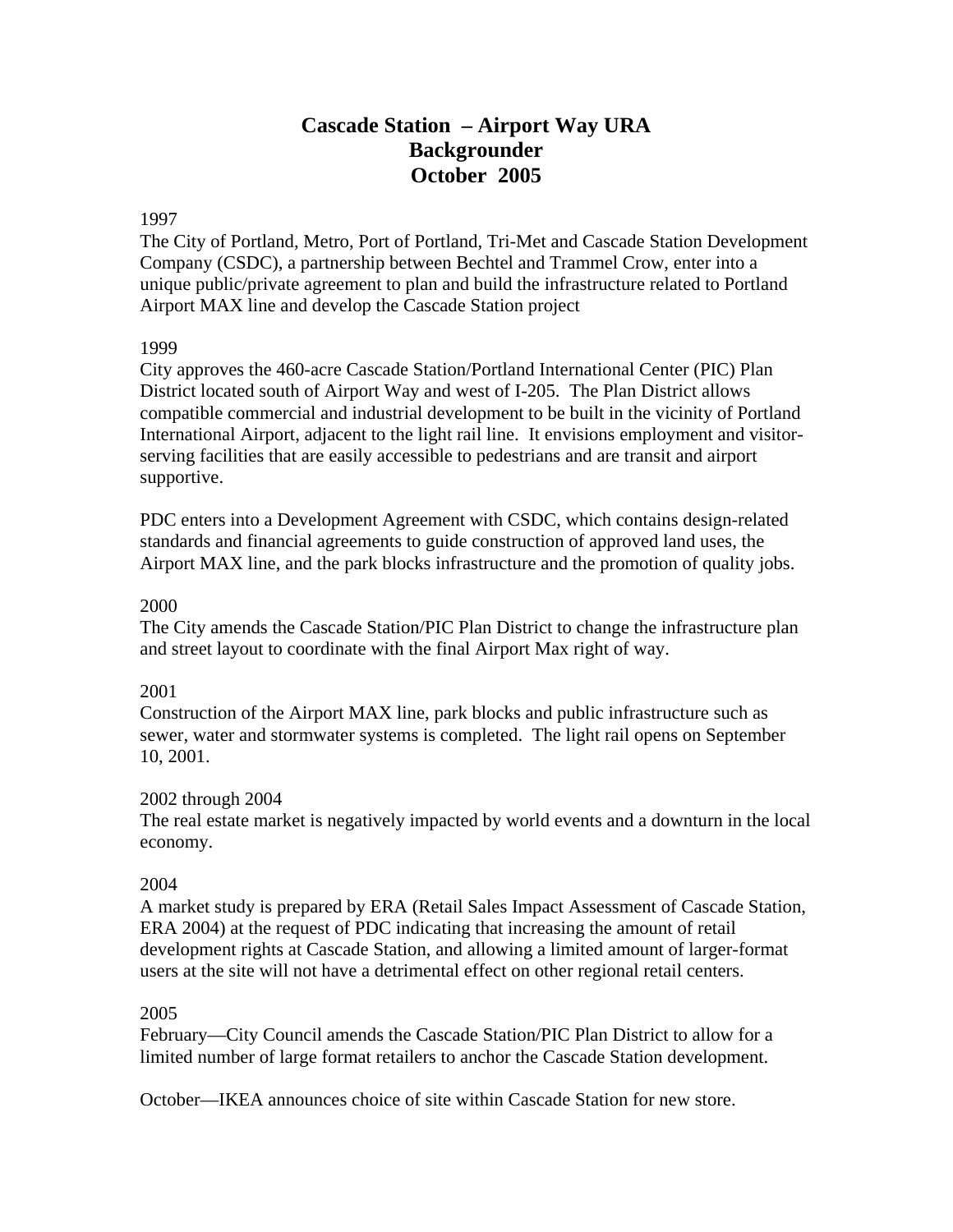## **Airport Way URA History**

The Airport Way Urban Renewal Plan (the "Plan") was adopted in May, 1986, with a plan termination date of May 15, 2011. The goals and objectives of the Plan have guided the Commission's redevelopment and public investment activities since then. The district's boundary has remained unchanged since its inception, spanning from NE 82<sup>nd</sup> Avenue, adjacent to the Portland International Airport, to the Portland city limits at NE 185<sup>th</sup> and Marine Drive. At 2,780 acres, the Airport Way URA is the City's second largest urban renewal district.

The Airport Way Urban Renewal Area is unique in its absence of a substantial housing element and its proximity to major transportation infrastructure. As such, the URA's primary goal has been to facilitate development to create a major eastside employment center. In 1989, the Commission and City Council adopted the Airport Way Development Plan which supports this employment goal through a mission to attract and support private investment in order to create more than 20,000 jobs by the year 2010.

The Urban Renewal Plan and the Development Plan identified several objectives including: planning, developing and improving infrastructure systems; stimulating private investment; and promoting the enhancement of major water features. To accomplish these goals and objectives, PDC has provided financial incentives, direct infrastructure investment, development and economic development assistance.

In fiscal year 2004/05, six years prior to the URA's expiration, Airport Way reached its maximum indebtedness of \$72,639,000. The District can no longer incur additional debt to generate new tax increment proceeds. The 2004/05 budget includes about \$11 million in fund balance and program income for Airport Way activities. No funds are budgeted past fiscal year 2005/06. Project activity will be limited to the residual program income currently budgeted and prospective program income from land sales.

# **II. SIGNIFICANT MILESTONES:**

Below is a summary of the significant Airport Way Urban Renewal Area projects completed to date:

### **Transportation Improvements:**

*AW Widening and Extension*: Most notable is the \$25 million Airport Way road improvement. The project was a 4.3 mile expansion from two to four lanes from I-205 to NE 138<sup>th</sup> and the road extension to the city limits at NE 185th. Approximate PDC Investment: \$7 million

*MAX Light Rail Extension*: The \$125 million, 5.5 mile extension currently carries over 3,000 passengers daily. PDC partnered with the Port of Portland, Tri-Met and Cascade Station Development Company in this successful public/private partnership. PDC investment: \$23 million.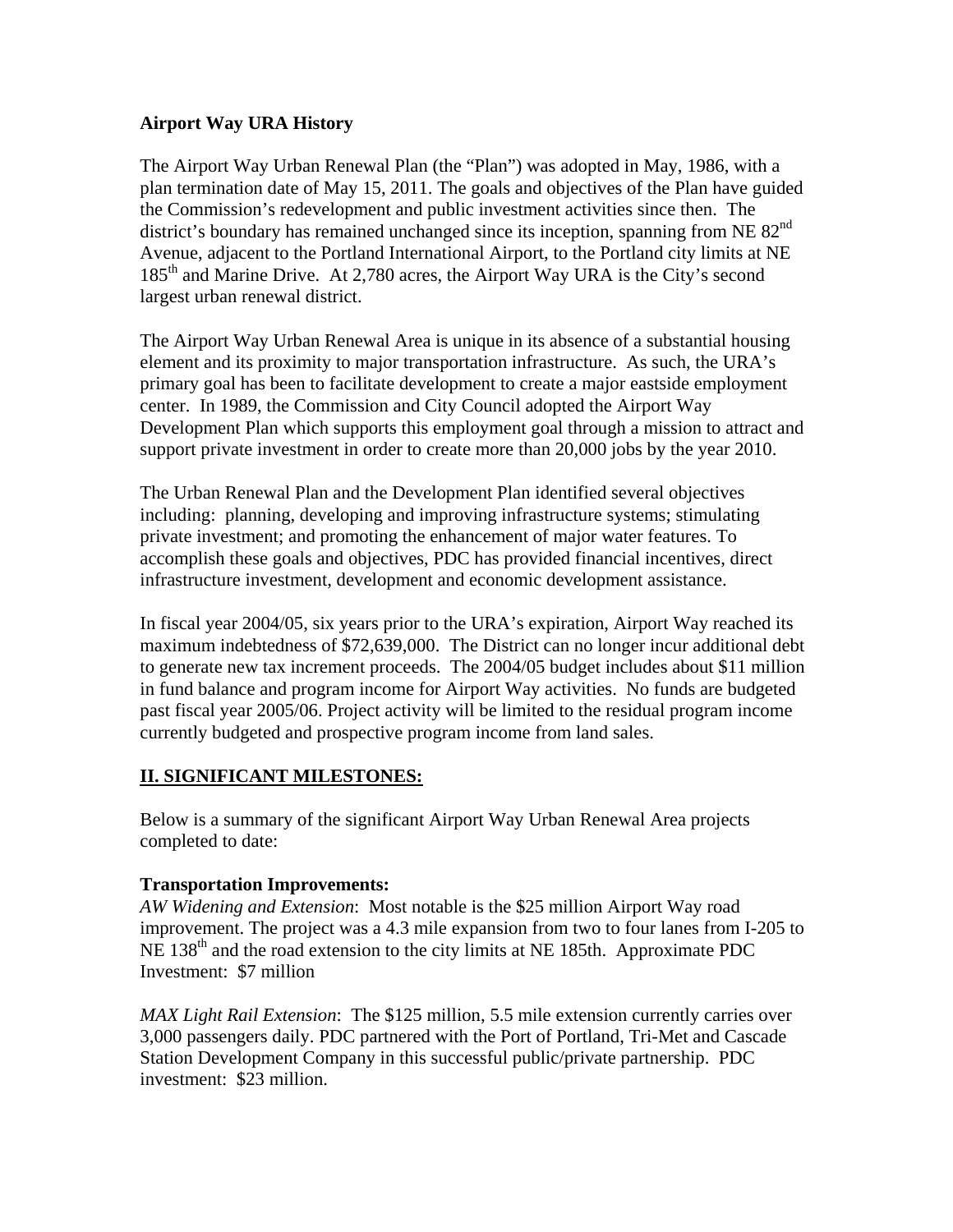*Secondary Arterial Improvements:* PDC commissioned PDOT to replace culverts with new bridges over the Columbia Slough on both NE  $148^{\text{th}}$  & NE  $158^{\text{th}}$  Avenues. PDC again commissioned PDOT to replace NE Clark Road and improve the NE Holman/105<sup>th</sup> intersection to provide an essential east-west connector to the industrial district and Cascade Station. PDC investment: \$2.2 million

## **Infrastructure Improvements:**

*Cascade Station Infrastructure*: PDC served as a financing vehicle for this \$22.6 million project. The 120-acres Cascade Station is planned for a mixed use development containing retail, office and hotel development and includes two MAX stops. The infrastructure improvements include the new park blocks, streets and utilities. The Cascade Station development is slated to create up to 8,000 new jobs and \$31.1 million in city tax benefits over 20 years. In a complex transaction, PDC and the Port of Portland executed a Master Development Agreement, which granted certain development rights in Cascade Station to PDC. PDC in turn, assigned these development rights in return for Cascade/Bechtel's assuming PDC's obligations on \$28 million in TriMet bonds. Under the terms of the existing Trust Agreement and Master Development Agreement, PDC is the holder of a \$14 million junior obligation note from Cascade Station LLC/Bechtel; repayment of which is dependent upon successful development activities within the site. PDC investment: \$8.6 million.

*Riverside Parkway Corporate Center (RPCC): In January 2002,* PDC purchased 38.4 acres of prime industrial land at the URA's eastern edge to leverage high density, quality job development. Infrastructure improvements include the NE Portal Way cul-de-sac, a ½ street improvement, utilities, and landscaping. The 4.72 acre-parcel that sold to locate the Portland Hospital Services Corporation generated \$1.2 million in revenue The remaining 32.73 net developable acres is valued at \$7.9 million. Parceled, the remaining acreage will be sold according to the terms of an Option Agreement with the Panattoni Development Company, LLC to tenants that meet the quality jobs program over the next few years. PDC investment: \$9 million.

*Columbia Slough Trailhead and Slough Trails:* PDC improved a portion of the 40-mile Columbia Slough trail at NE  $169<sup>th</sup>$  Avenue, at Cascade Station and sections throughout the district. At NE 169th, PDC constructed the Slough Trailhead, a canoe launch and picnic area to increase the recreational value along the area's waterway. PDC investment in waterways and recreational elements: \$5 million.

# **Quality Job Creation**

Since quality job creation is a major focus of Airport Way, achievements were noted in the successful recruitment or expansion of several companies including: Harry's Fresh Foods, Portland Hospital Services, Stormwater Management, Triad Speakers, Thortex, Made in Oregon, Oregon Spice, and Leatherman. PDC Quality Jobs and Economic Opportunity Fund programs alone leveraged over \$53 million in private investment and created and retained 1,137 jobs. Since the district's inception, over 17,000 jobs have been created with a PDC investment of \$1.9 million.